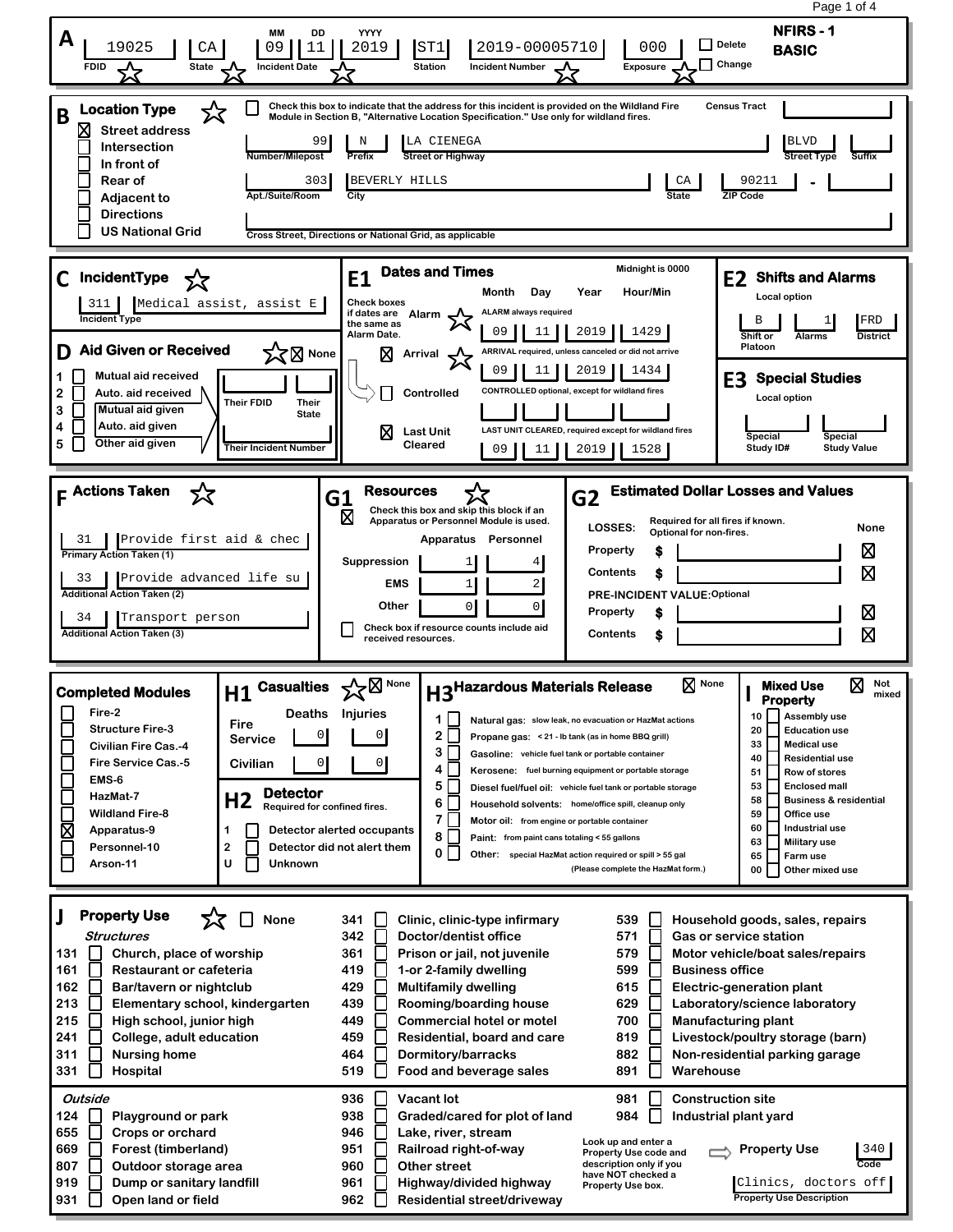| Page 2 of 4                                                                                                                                                                                                                                                                                                                                                                                                                                        |
|----------------------------------------------------------------------------------------------------------------------------------------------------------------------------------------------------------------------------------------------------------------------------------------------------------------------------------------------------------------------------------------------------------------------------------------------------|
| <b>NFIRS-1</b><br>DD<br>YYYY<br>MM<br>A<br>Delete<br>2019-00005710<br>19025<br>000<br>11<br>2019<br>ST1<br>CA<br>09<br><b>BASIC</b><br>$\Box$ Change<br><b>State</b><br><b>Station</b><br><b>Incident Number</b><br>Exposure<br><b>FDID</b><br>ᠽᡐ<br><b>Incident Date</b>                                                                                                                                                                          |
| Same as person<br>Owner<br><b>K2</b><br>involved? Then check<br><b>Local Option</b><br>this box and skip<br>the rest of this block.<br><b>Business Name (if applicable)</b><br>Area Code<br><b>Phone Number</b>                                                                                                                                                                                                                                    |
| Check this box if same<br>Mr., Ms., Mrs.<br><b>Last Name</b><br>Suffix<br><b>First Name</b><br>MI<br>address as incident<br>Location (Section B).<br>then skip the three<br>duplicate address<br><b>Number</b><br>Prefix<br><b>Street or Highway</b><br><b>Street Type</b><br><b>Suffix</b><br>lines.<br><b>Post Office Box</b><br>Apt./Suite/Room<br>City<br><b>State</b><br><b>ZIP Code</b>                                                      |
| Authorization<br>M<br>02797<br>Fire Suppress<br>Fire Captain<br>Check box if<br>Officer in charge ID<br>Signature<br><b>Ettore Berardinelli</b><br>Position or rank<br>Assignment<br>Month<br>Day<br>Year<br>same as<br>Officer in<br>charge.<br>$\Rightarrow \boxtimes$<br>02797<br>Fire Suppress<br>Fire Captain<br>Member making report ID<br>Signature<br><b>Ettore Berardinelli</b><br>Position or rank<br>Month<br>Day<br>Year<br>Assignment |
| <b>NFIRS-1</b><br>DD<br>YYYY<br>МM<br>A<br>Delete<br>2019-00005710<br>19025<br>09<br>11<br>2019<br>ST1<br>000<br>CA<br><b>BASIC</b><br>$\Box$ Change<br><b>Incident Date</b><br><b>Station</b><br>State<br><b>Incident Number</b><br>Exposure<br>∧<br><b>FDID</b>                                                                                                                                                                                  |
| <b>Remarks</b><br>L<br><b>Local Option</b><br>Assist R1; ALS TR                                                                                                                                                                                                                                                                                                                                                                                    |
|                                                                                                                                                                                                                                                                                                                                                                                                                                                    |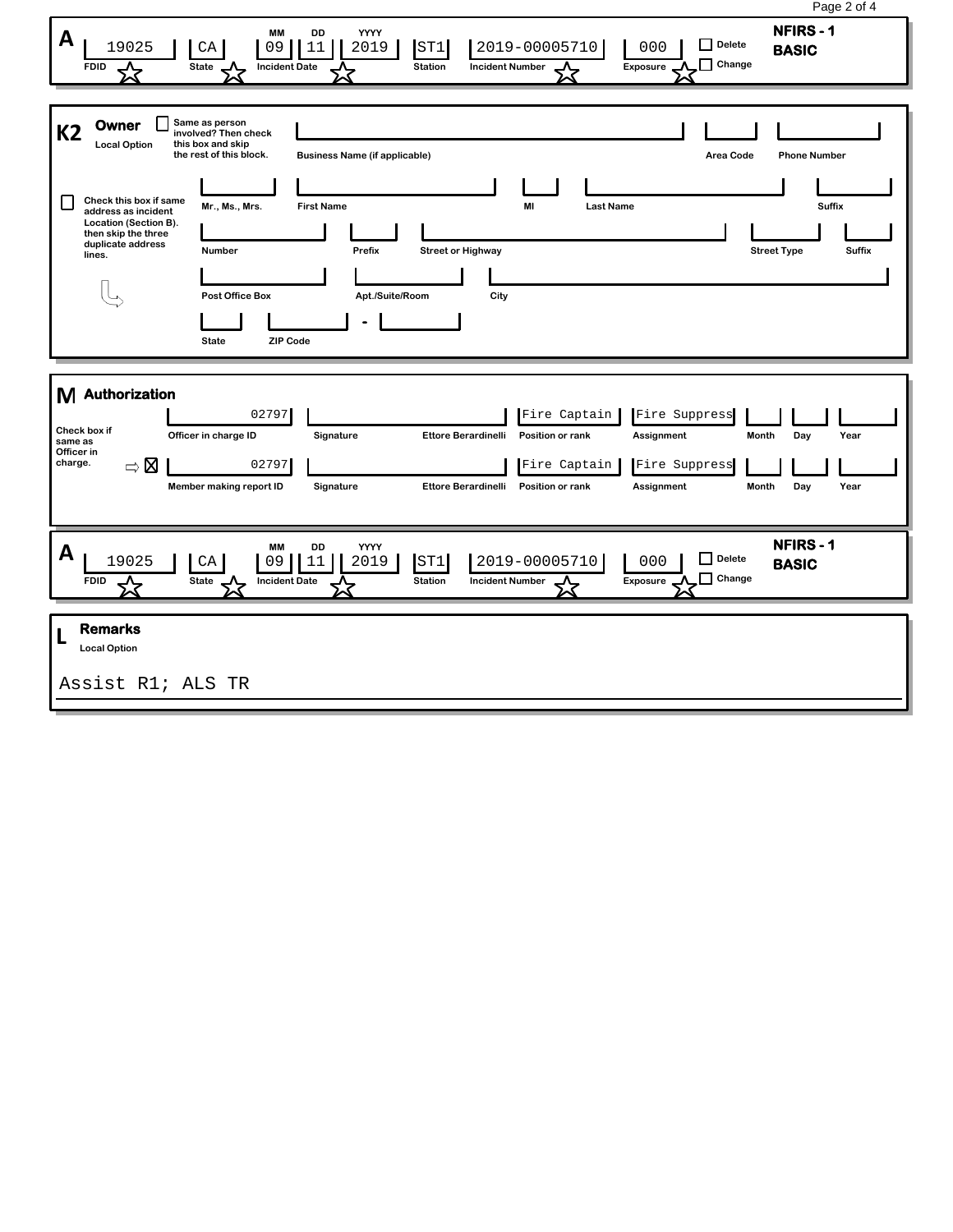|                                                                                                                                                                                                                                                                                                                                              |                                                                                                                  |                                              |             |                                    |                                                                                                                         | Page 3 of 4                                                                  |
|----------------------------------------------------------------------------------------------------------------------------------------------------------------------------------------------------------------------------------------------------------------------------------------------------------------------------------------------|------------------------------------------------------------------------------------------------------------------|----------------------------------------------|-------------|------------------------------------|-------------------------------------------------------------------------------------------------------------------------|------------------------------------------------------------------------------|
| <b>NFIRS-9</b><br><b>MM</b><br>DD<br>YYYY<br>A<br>$\Box$ Delete<br>19025<br>09<br>2019<br>ST1<br>2019-00005710<br>000<br>СA<br>11<br><b>APPARATUS</b><br>$\Box$ Change<br><b>FDID</b><br>$\overline{\mathbf{x}}$<br><b>State</b><br><b>Station</b><br><b>Incident Number</b><br><b>Incident Date</b><br><b>Exposure</b><br>OR RESOURCES<br>☆ |                                                                                                                  |                                              |             |                                    |                                                                                                                         |                                                                              |
| <b>Apparatus or</b><br>B<br><b>Resources</b><br>Use codes listed below                                                                                                                                                                                                                                                                       | <b>Dates and Times</b><br>Check if same date as Alarm date on the Basic Module (Block E1)<br><b>Month</b><br>Day | Midnight is 0000<br>Year<br>Hour / Min       | <b>Sent</b> | <b>Number</b><br>☆<br>of<br>People | <b>Apparatus</b><br>公<br><b>Use</b><br>Check ONE box for each<br>apparatus to indicate its<br>main use at this incident | <b>Actions</b><br><b>Taken</b><br>List up to 4 actions<br>for each apparatus |
| 1<br>ID<br>E1<br><b>Type</b><br>公<br>11                                                                                                                                                                                                                                                                                                      | Dispatch $\boxtimes$<br>09<br>11<br>図<br>09<br>11<br>Arrival<br>囟<br>Clear<br>09<br>11                           | 1429<br>2019<br>2019<br>1436<br>2019<br>1448 | 図           | 04                                 | ⊠<br>Suppression<br><b>EMS</b><br>$\mathbb{R}$<br>Other<br>L                                                            |                                                                              |
| 2<br>ID<br>R1<br>Type<br>76                                                                                                                                                                                                                                                                                                                  | 図<br><b>Dispatch</b><br>09<br>11<br>図<br>09<br>11<br>Arrival<br>図<br>09<br>11<br>Clear                           | 2019<br>1429<br>2019<br>1434<br>2019<br>1528 | 図           | 02                                 | Suppression<br>L<br>⊠<br><b>EMS</b><br>Other                                                                            |                                                                              |
| $\overline{3}$<br>ID<br><b>Type</b><br>父                                                                                                                                                                                                                                                                                                     | П<br><b>Dispatch</b><br><b>Arrival</b><br>Clear                                                                  |                                              | ⊠           |                                    | Suppression<br>L<br><b>EMS</b><br>Other                                                                                 |                                                                              |
| $\overline{4}$<br>ID<br><b>Type</b><br>公                                                                                                                                                                                                                                                                                                     | <b>Dispatch</b><br>Arrival<br>Clear                                                                              |                                              | 図           |                                    | <b>Suppression</b><br><b>EMS</b><br>Other<br>L                                                                          |                                                                              |
| 5<br>ID<br><b>Type</b><br>╳                                                                                                                                                                                                                                                                                                                  | <b>Dispatch</b><br>Arrival<br>Clear                                                                              |                                              | ⊠           |                                    | Suppression<br>$\overline{\phantom{a}}$<br><b>EMS</b><br>$\mathbb{R}$<br>Other<br>$\mathbb{R}$                          |                                                                              |
| $\epsilon$<br>ID<br>Type<br>╳                                                                                                                                                                                                                                                                                                                | <b>Dispatch</b><br><b>Arrival</b><br>Clear                                                                       |                                              | 図           |                                    | Suppression<br>L<br><b>EMS</b><br>Other                                                                                 |                                                                              |
| 7<br>ID<br><b>Type</b><br>☆                                                                                                                                                                                                                                                                                                                  | <b>Dispatch</b><br>Arrival<br>Clear                                                                              |                                              | 図           |                                    | Suppression<br><b>EMS</b><br>L<br>Other                                                                                 |                                                                              |
| 8<br>ID<br><b>Type</b><br>公                                                                                                                                                                                                                                                                                                                  | $\mathsf{I}$<br><b>Dispatch</b><br>Arrival<br>Clear                                                              |                                              | ⊠           |                                    | Suppression<br>$\overline{\phantom{a}}$<br><b>EMS</b><br>L<br>Other                                                     |                                                                              |
| 9<br>ID<br>☆<br><b>Type</b>                                                                                                                                                                                                                                                                                                                  | Dispatch<br>Arrival<br>Clear<br>$\mathbf{I}$                                                                     |                                              | 図           |                                    | Suppression<br><b>EMS</b><br>Other                                                                                      |                                                                              |

| <b>Apparatus or Resource Type</b>                                               |                                                                                                                   | More                                                                                         |                                          |
|---------------------------------------------------------------------------------|-------------------------------------------------------------------------------------------------------------------|----------------------------------------------------------------------------------------------|------------------------------------------|
| <b>Ground Fire Suppression</b>                                                  | <b>Aircraft</b>                                                                                                   | 71 Rescue unit<br>72 Urban search and rescue unit                                            | Apparatus?<br>Use additional             |
| 11 Engine<br>12 Truck or aerial<br>13 Quint<br>14 Tanker and pumper combination | 41 Aircraft: fixed-wing tanker<br>42 Helitanker<br>43 Helicopter<br>40 Aircraft, other<br><b>Marine Equipment</b> | 73 High-angle rescue unit<br>75 BLS unit<br>76 ALS unit<br>70 Medical and rescue unit, other | <b>NN None</b><br><b>UU Undetermined</b> |
| 16 Brush truck<br>17 ARFF (aircraft rescue and firefighting)                    | 51 Fire boat with pump                                                                                            | Other                                                                                        |                                          |
| 10 Ground fire suppression, other                                               | 52 Boat, no pump<br>53 Marine equipment, other                                                                    | 91 Mobile command post<br>92 Chief officer car                                               |                                          |
| <b>Heavy Ground Equipment</b><br>21 Dozer or plow                               | <b>Support Equipment</b>                                                                                          | 93 HazMat unit<br>94 Type 1 hand crew                                                        |                                          |
| 22 Tractor                                                                      | 61 Breathing apparatus support                                                                                    | 95 Type II hand crew                                                                         |                                          |
| 24 Tanker or tender<br>20 Heavy ground equipment, other                         | 62 Light and air unit<br>60 Support apparatus, other                                                              | 99 Privately owned vehicle<br>00 Other apparatus / resources                                 |                                          |
|                                                                                 |                                                                                                                   |                                                                                              |                                          |